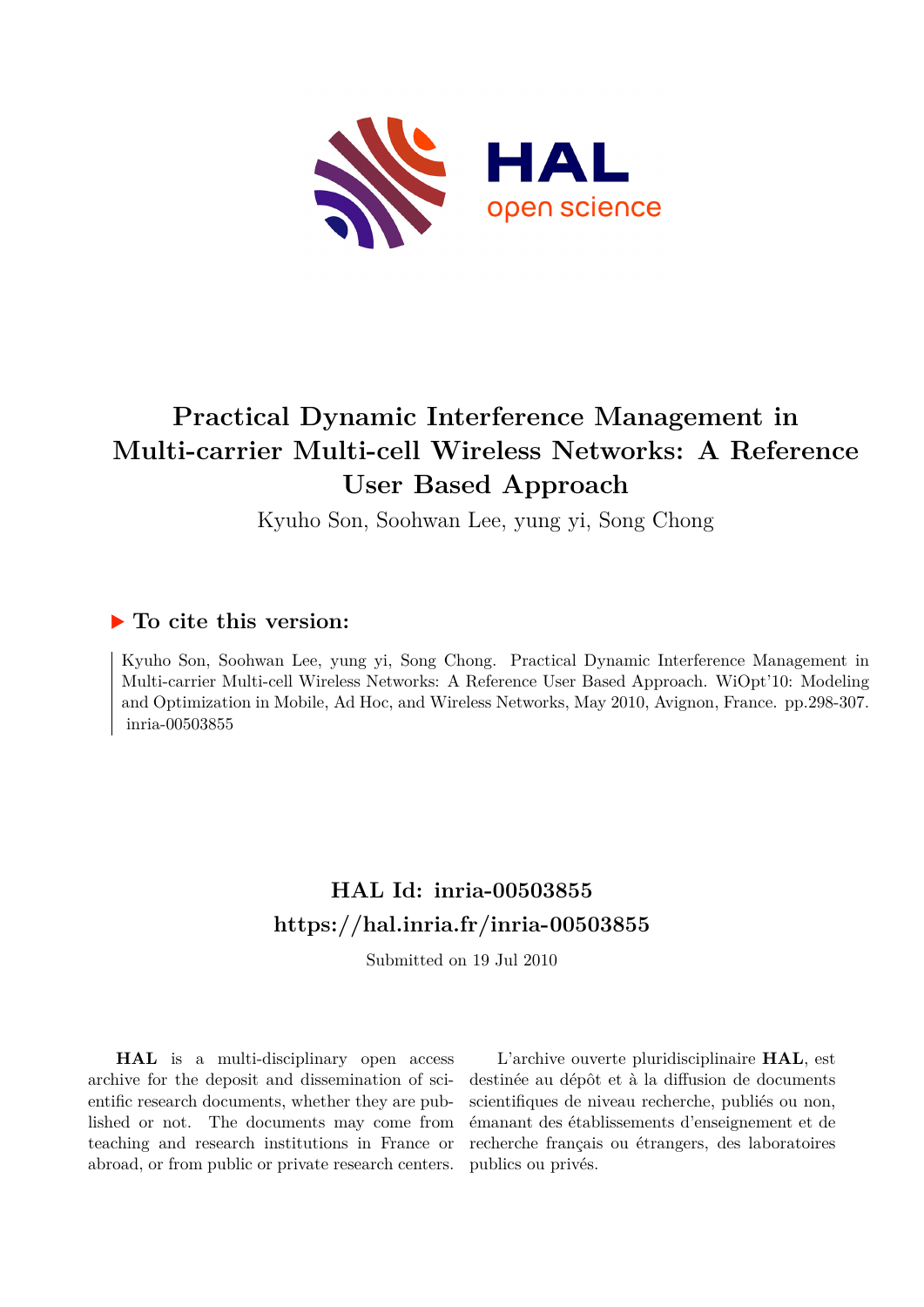# Practical Dynamic Interference Management in Multi-carrier Multi-cell Wireless Networks: A Reference User Based Approach

Kyuho Son<sup>†</sup>, Soohwan Lee<sup>‡</sup>, Yung Yi<sup>‡</sup> and Song Chong<sup>‡</sup> <sup>†</sup>Department of Electrical Engineering, University of Southern California <sup>‡</sup>Department of Electrical Engineering, KAIST

E-mail: kyuho.son@usc.edu, shlee@lanada.kaist.ac.kr, {yiyung, songchong}@kaist.edu

*Abstract***—In order to overcome low performance of conventional static interference management algorithms and high complexity of existing dynamic interference management algorithms, this paper proposes an efficient, low-complex and fully distributed power control and user scheduling algorithm in downlink multicarrier multi-cell wireless networks. We decompose the original optimization problem, which requires intractable computation complexity for global optimality, into per-BS (base station) problems based on the notion of** *reference user***. This idea is a good approximation of the optimal algorithms that permits significant complexity reduction, yet sustains near-optimal performance. We further reduce feedback overhead to make the resulting algorithm more practical by exploiting temporal correlations and spatial simplification. We verify the efficiency of our proposed algorithm through extensive simulations over various topologies and scenarios motivated by the current 3G BS deployment map.**

#### I. INTRODUCTION

Pushed by the demand for bandwidth-hungry multimedia and internet-related wireless services in next-generation wireless cellular networks, communication engineers seek to maximally exploit the spectral resources in all available dimensions. They not only adopt advanced physical layer techniques but also consider the reuse factor close to one with the dense deployment of BSs. In such networks with high reuse, users at cell edges would suffer from low throughput due to severe inter-cell interference (ICI) and unbalanced user distributions among cells. Moreover, achieving reasonable performance of users at cell edges becomes more demanding in heterogeneous cell structures, e.g., coexistence of micro/pico/femto cells with macro cells, because the portion of users whose capacity is limited by ICI grows. Consequently, ICI emerges as the key factor for good performance and the coordination of BSs to effectively manage ICI is essential to fully obtain flexibility and potential of wireless cellular systems.

In managing the ICI, a traditional frequency reuse with a reuse factor greater than one was used in early years of wireless system for voice services. This is a brute-force approach that adjusts the reuse distance to as small as possible

This research was partly supported by the MKE (The Ministry of Knowledge Economy), Korea, under the ITRC (Information Technology Research Center) support program supervised by the NIPA (National IT Industry Promotion Agency) (NIPA-2010-(C1090-1011-0011)). This work was also partly supported by IT R&D program of MKE/KEIT [KI002137, Ultra Small Cell Based Autonomic Wireless Network].

while guaranteeing the worst signal quality of the cell-edge users above an acceptable level. More enhanced work such as fractional frequency reuse [1], its variation [2] and soft frequency reuse [3] that allow users in different channel conditions to enjoy different reuse patterns have been proposed. Still, all of these schemes mentioned above are static interference management approaches, where a specific reuse pattern is predetermined a priori by a network operator at offline.

However, in real systems, BSs are not uniformly deployed over the network. Moreover, the distribution of users tends to vary over time. Under this situation, determining the fixed reuse pattern with static scheme becomes far from optimal. Thus, it is necessary that interference management algorithms should be designed to adapt to dynamic network environments, e.g., user load distribution, time-varying channel and interference conditions. Recently, several dynamic interference management algorithms have been proposed to address this problem. They can significantly improve the performance over static interference management algorithms, but many of them suffer from prohibitively high complexity. The fundamental reasons for the high complexity of dynamic schemes are that (i) power allocation problem itself is a highly nonconvex optimization problem<sup>1</sup> and (ii) it is coupled with multi-user scheduling for optimal ICI management, which consists of a multiple of NP-hard problems. In this paper, in order to overcome low performance of conventional static interference management and high complexity of dynamic interference management, we aim at developing a distributed power control and multi-user scheduling algorithm that has low complexity, yet achieves high efficiency.

#### *A. Related Work*

There have been a number of works dealing with power allocation in wireless downlink cellular networks. In [4]–[8], power allocation problems are treated in a multi-cell network but with a single resource, i.e., a single-carrier multi-cell network. Under binary power control (BPC) assumption that each BS transmits data with its given maximum power or zero,

<sup>&</sup>lt;sup>1</sup>It is a highly nonconvex because system objective metrics (e.g. network utility or weighted sum rate) are eventually nonlinear functions of SINR, which is in turn tightly coupled by transmit powers of all BSs.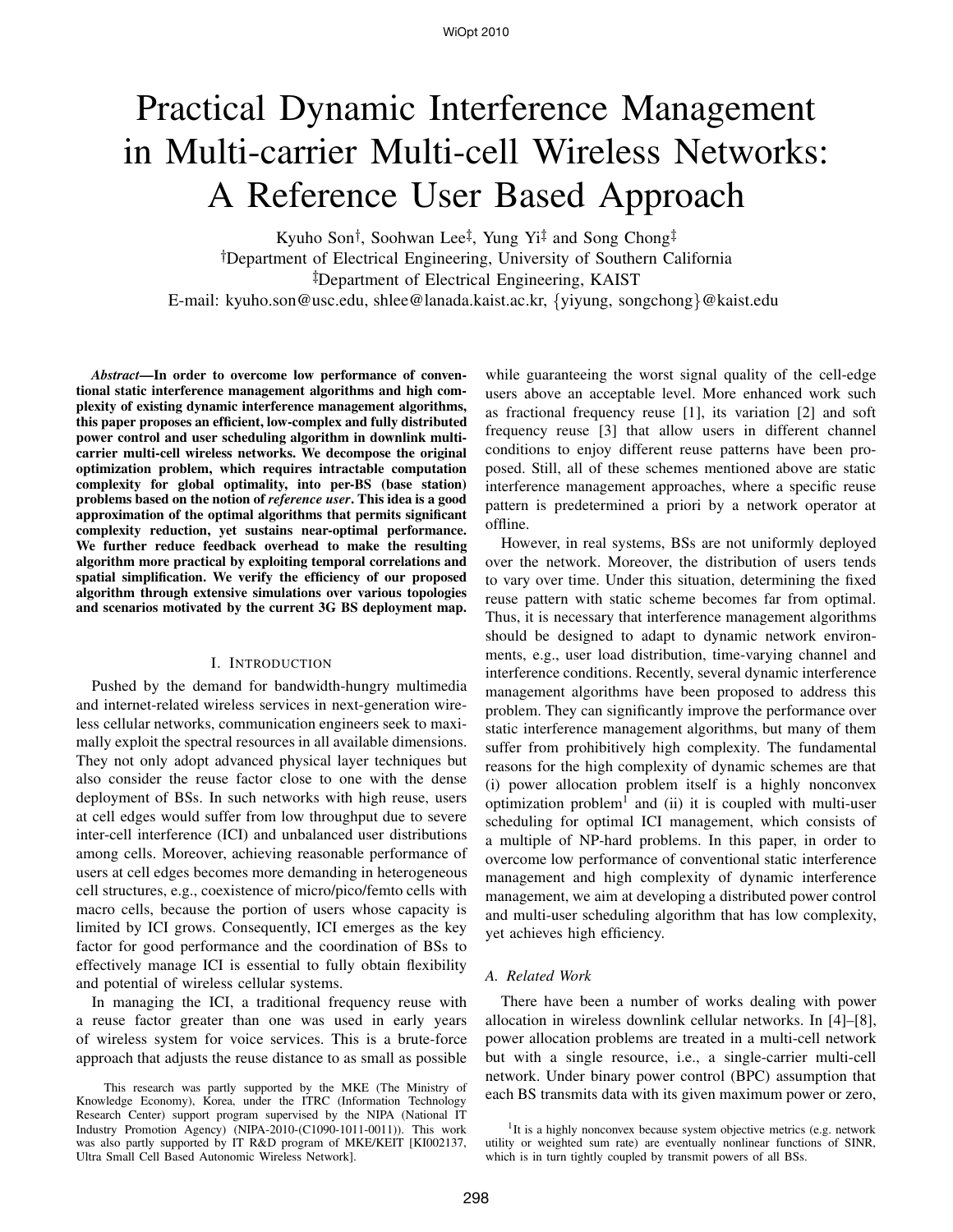several BS coordination schemes finding a set of active BSs have been proposed. The power allocation problem has been handled in the context of uplink cellular or ad-hoc networks as well [9], [10]. Chiang et al. [9] show that in high SINR (signal to interference plus noise ratio) regime nonconvex power control optimization problems can be transformed into convex optimization problems through geometric programming technique.

Other relevant dynamic spectrum management (DSM) algorithms are found in the context of multi-tone DSL (Digital Subscriber Line) networks such as IWF (Iterative Waterfilling) [11], ASB (Autonomous Spectrum Balancing) [12], MIWF (Modified Iterative Water-filling) [13], SCALE (Successive Convex Approximation for Low complExity) [14], ISB [15] and OSB [16] (Iterative/Optimal Spectrum Balancing) in increasing order of performance and complexity. IWF is a fully autonomous algorithm where each line tries to selfishly maximize its own data rate by water-filling, but it is highly suboptimal in the asymmetric near-far scenario. ASB is an autonomous algorithm based on the concept of reference line and achieves better performance than IWF. A semi-distributed DSM algorithm called MIWF and SCALE have been also proposed. ISB and OSB are optimal but very complex centralized DSM algorithms, which requires a centralized spectrum management node.

It is worthwhile mentioning clearly what similarities and differences are between the wired multi-tone DSL model and the wireless multi-carrier multi-cell model. Indeed, the wired multi-tone DSL model with crosstalk can be interpreted as the special case of the wireless multi-carrier multi-cell model with ICI when (i) only one user exists per cell and (ii) wireless channels are stationary. Thus, while only the power allocation needs to be solved in the DSL model, the user scheduling reflecting time-varying channel conditions for multiple users should be jointly solved with the power allocation in the multi-cell model. More specifically, in the case of ASB that motivates us to use the reference concept, the reference line that receives the largest cross-talk from each line can be predetermined at offline. However, since scheduled users change slot-by-slot in the multi-cell model, a reference user selection method running at online is required, which seems to be significantly challenging.

In this paper, we consider a multi-carrier multi-cell network where each cell has multiple users, and tackle the power allocation problem along with the user scheduling. Our work differs from the previous work in what follows: (i) The power allocation problem is not treated in the multi-carrier multicell domain but in the reduced domain in terms of number of cells and/or carriers [4]–[8], [11]–[16]. (ii) The user scheduling issue is not explicitly considered, i.e., the user selection is predetermined and no joint optimization is undertaken across multiple slots [7]–[16].

There are a few recent works in the same domain as ours [17], [18]. Venturino et al. [17] proposed several efficient nearoptimal algorithms with a different level of BS coordination. However, all of them are centralized algorithms that require multiple iteration loops in a slot for user scheduling and power allocation, which hinders a practical implementation. Stolyar et al. [18] proposed algorithms that adjust power allocation much slower than per-slot basis user scheduling. This timescale separation does simplify the problem solution and reduce the complexity, but may lead to the corresponding performance loss. We will compare these algorithms with ours later in terms of both performance and complexity.

#### *B. Main Contributions and Organization*

The main contributions of this paper are as follows.

- 1) We develop a low-complexity joint power control and user scheduling algorithm that is a fully distributed algorithm requiring only minimal exchange of information between neighboring BSs. Our key idea is an approximation procedure that decomposes a complex original problem into multiple per-BS problems based on the *reference user* concept. Here, the reference user refers to the worst user receiving the largest interference from each BS. We reduce complexity by executing user scheduling and power allocation step-by-step without a loop, which can be done very fast in a slot.
- 2) Due to the nonconvexity of power allocation problem, a different initial power setting may lead to a different solution with a different speed. We empirically conclude that using the power allocation at the previous slot as an initial power that exploits temporal correlations is a good strategy. It in turn acts as an important component to avoid multiple loops for power allocation and user scheduling (thus significantly reduce the complexity), yet achieve near-optimal performance gain.
- 3) Our work is general enough to be applicable to heterogeneous BS deployments such as macro, micro, pico and even femto cells because we do not assume the transmit power of BSs are the same. We verify the system performance through extensive simulations under various topologies/scenarios including a conventional hexagonal cell topology, a real 3G BS topology deployed by a major service provider in Korea and a heterogeneous network topology with small cells inside a macro cell. We also investigate computational and signaling complexity.

The remainder of this paper is organized as follows. In Section II, we present our system model. In Section III, we propose a reference user based power allocation and user scheduling. In Section IV, we demonstrate the performance of the proposed algorithm compared to previous algorithms under various topologies and scenarios. Finally, we conclude the paper in Section V.

#### II. SYSTEM MODEL

#### *A. Network and Traffic Model*

We consider a wireless cellular network consisting of multiple cells. Denote by  $\mathcal{N} = \{1, \ldots, N\}$  and  $\mathcal{K} = \{1, \ldots, K\}$ the set of BSs and users (or MSs), respectively. BSs and users are equipped with one transmit and one receive antenna, respectively. Each user is assumed to be connected to a single BS based on long-term average signal strength. Denote by  $\mathcal{K}_n$ the (nonempty) set of users associated with the BS  $n$ , i.e.,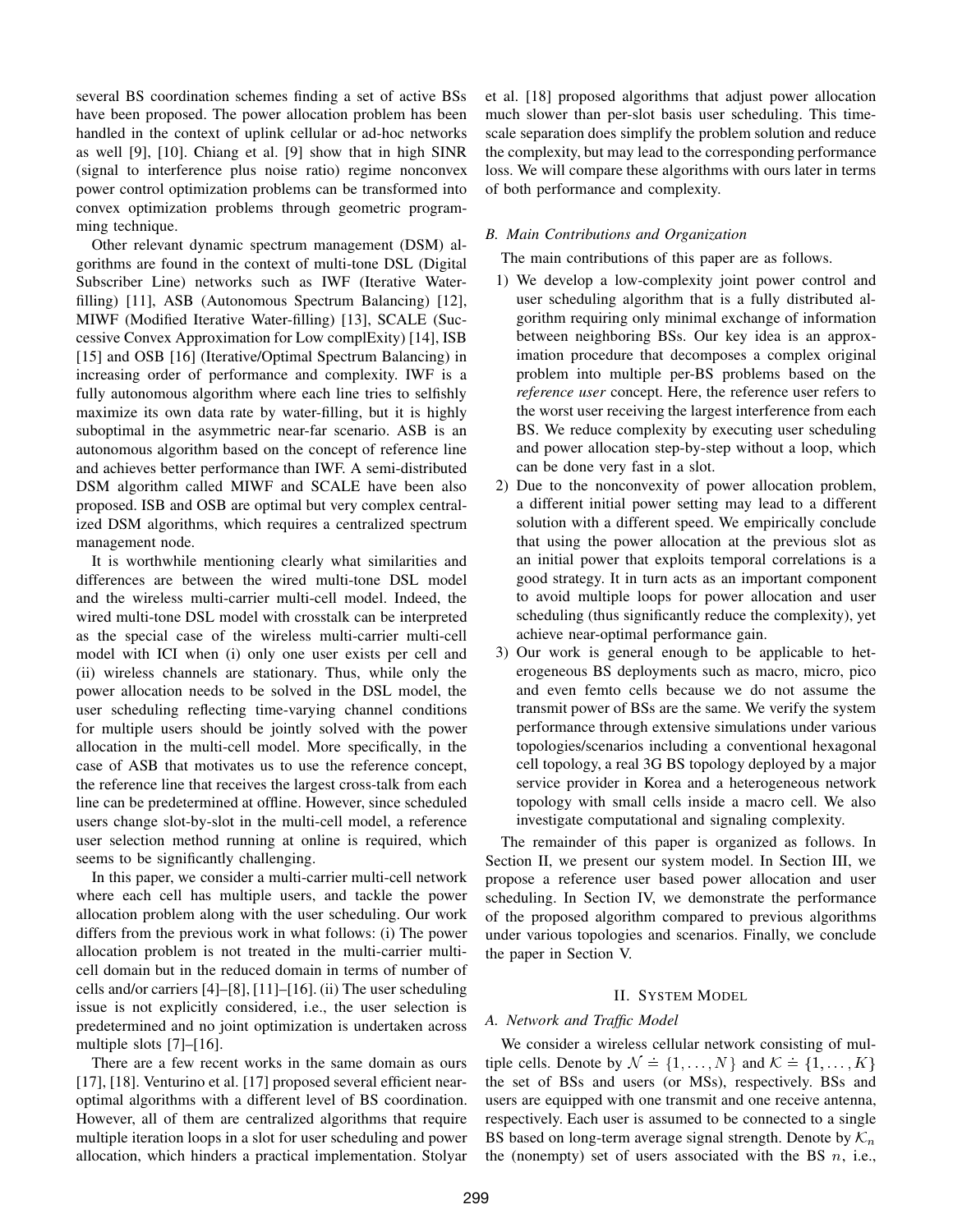$\mathcal{K} = \mathcal{K}_1 \cup \cdots \cup \mathcal{K}_N$  and  $\mathcal{K}_n \cap \mathcal{K}_m = \emptyset$ ,  $n \neq m$ . Adjacent BSs can in general exchange information with each other because there is logical connections between them via highspeed wired backbone links (or wireless dedicated channel) directly or through a base station controller. We assume that the system is saturated, i.e., an infinite amount of data exists for each users at its associated BS.

#### *B. Resource and Allocation Model*

We consider a subchannel that is a group of subcarriers as the basic unit of resource allocation. Assume that there are S number of subchannels and all BSs can use all the subchannels for data transmission, i.e., universal frequency reuse. Denote by  $S = \{1, \ldots, S\}$  the set of subchannels. We focus on the downlink transmissions in the time-slotted system. At each slot, each BS needs to determine (i) *which user is scheduled on each subchannel* and (ii) *how much power is allocated for each scheduled user on each subchannel*.

*User scheduling constraint*: In regard to (i), denote by  $I_s(t) = [I_s^{k,n}(t) : k \in \mathcal{K}, n \in \mathcal{N}]$  the user scheduling indicator vector, i.e.,  $I_s^{k,n}(t) = 1$  when BS *n* schedules its associated user  $k$  on subchannel  $s$  at slot  $t$ , and 0 otherwise. Furthermore, we denote the user scheduled by BS  $n$  on subchannel  $s$  at slot t by  $k(n, s, t)$ . Reflecting that at most only one user can be selected in each subchannel for each BS, we should have:

$$
\sum_{k \in \mathcal{K}_n} I_s^{k,n}(t) \le 1, \quad \forall n \in \mathcal{N}, s \in \mathcal{S}.
$$
 (1)

*Power constraint*: In regard to (ii), denote the transmit power of BS *n* on subchannel *s* at slot *t* by  $p_s^n(t)$ . The vector containing transmit power of all BSs on subchannel s is  $p_s(t) = [p_s^1(t), \cdots p_s^N(t)]^T$ . In parallel, the vector containing transmit powers of all subchannels for BS  $n$  is  $p^{n}(t) = [p_{1}^{n}(t), \cdots p_{S}^{n}(t)]^{T}$ . Each BS is assumed to have the total power budget and spectral mask constraints:

$$
\sum_{s \in S} p_s^n(t) \le P^{n, max}, \quad \forall n \in \mathcal{N}, \tag{2}
$$

$$
p_s^n(t) \le P_s^{n, mask}, \quad \forall n \in \mathcal{N}, s \in \mathcal{S}.
$$
 (3)

For notational simplicity, the time-slot index  $(t)$  is dropped except cases in which it needs to be explicitly indicated.

#### *C. Link Model*

 $-$ 

We do not consider advanced multiuser detection or interference cancellation, and hence interference from other BSs is treated as noise. We focus on the spectrum level coordination<sup>2</sup>, i.e., finding multi-channel power allocation of each BS in order to improve system performance by mitigating ICI. For a given power vector  $p_s$ , the received SINR for user k from BS n on subchannel *s* can be written as:

$$
\gamma_s^{k,n}(\mathbf{p}_s) = \frac{g_s^{k,n} p_s^n}{\sum_{m \neq n} g_s^{k,m} p_s^m + \sigma_s^k},\tag{4}
$$

<sup>2</sup>We can further increase the performance by canceling ICI using signal level coordination, such as CoMP (Coordinated Multi Point Transmission and Reception) in the context of LTE-Advanced. This requires high computation/signaling overheads and some changes of radio specification due to joint signal processing and scheduling from multiple geographically separate points. The signal level coordination is beyond the scope of this paper.

where  $p_s^n$  and  $g_s^{k,n}$  representing the nonnegative transmit power of BS  $n$  on subchannel  $s$  and the channel gain between BS *n* and user *k* on subchannel *s*, respectively;  $\sigma_s^n$  is the noise power. The channel gain takes into account the path loss, log-normal shadowing and fast fading and etc. Following the Shannon's formula, the achievable data rate [in bps] for user  $k$  on subchannel s is given by:

$$
r_s^{k,n}(\boldsymbol{p}_s) = \frac{B}{S} \log_2 \left( 1 + \frac{1}{\Gamma} \gamma_s^{k,n}(\boldsymbol{p}_s) \right), \tag{5}
$$

where  $B$  denotes the system bandwidth,  $S$  is the number of subchannels and  $\Gamma$  denotes the SNR gap to capacity which is a function of the desired bit error ration (BER), the coding gain and noise margin. Note that  $r_s^{k,n}(\boldsymbol{p}_s)$  is the potential data rate when the user  $k$  is scheduled for service by BS  $n$  on subchannel s and its actual data rate becomes 0 when other user is scheduled, i.e.,  $r_s^{k,n}(\mathbf{p}_s, \mathbf{I}_s) = I_s^{k,n} \cdot r_s^{k,n}(\mathbf{p}_s)$ . As of now, we use  $\Gamma=1$  and drop  $B/S$  for simplicity of notations.

#### III. REFERENCE USER BASED POWER ALLOCATION AND USER SCHEDULING

#### *A. General Problem Statement*

In this paper, we aim at jointly determining power allocation  $p = (p_s, s \in S)$  and user scheduling  $I = (I_s, s \in S)$ according to the above resource allocation constraints in multicarrier multi-cell wireless networks that maximize the longterm utility, i.e., solve the following optimization problem:

$$
\textbf{(Long-term P)}: \qquad \max_{k \in K} \qquad \sum_{k \in K} U_k(R_k) \qquad (6)
$$

subsect to  $\mathbf{R} \in \mathcal{R}$ , (7)

where  $\mathbf{R} = (R_k : k \in \mathcal{K})$  is the vector of long-term user throughputs. Assume the standard condition of continuously differentiability and strictly increasing concavity of  $U_k($ ). The set  $\mathcal{R} \in \mathbb{R}_+^K$ , the set of all achievable rate vectors over longterm, is shown to be a closed bounded convex set.

With the help of the stochastic gradient-based technique in [19] that selects the achievable rate vector maximizing the sum of weighted rates where the weights are marginal utilities at each slot, it suffices to solve the following slot-by-slot problem which produces the long-term rates that is the optimal solution of the (**Long-term P**).

$$
(\boldsymbol{P}) : \max_{\boldsymbol{p}, \boldsymbol{I}} \qquad h(\boldsymbol{p}, \boldsymbol{I}) = \sum_{k \in \mathcal{K}} w_k \sum_{s \in \mathcal{S}} r_s^{k, n} (\boldsymbol{p}_s, \boldsymbol{I}_s) \qquad (8)
$$

subject to 
$$
\sum_{k \in \mathcal{K}_n} I_s^{k,n} \leq 1, \qquad \forall n \in \mathcal{N}, s \in \mathcal{S}, \qquad (9)
$$

$$
\sum_{s \in \mathcal{S}} p_s^n \le P^{n, max}, \quad \forall n \in \mathcal{N}, \tag{10}
$$

$$
p_s^n \le P_s^{n, mask}, \qquad \forall n \in \mathcal{N}, s \in \mathcal{S}, \tag{11}
$$

where a weight  $w_k > 0$  is the derivative of its utility  $w_k = \frac{dU(R_k)}{dR_k} |_{R_k = R_k(t)}$  corresponding to the relative priority of user  $k$ . For example, we can set the weight of user as the inverse of its average throughput  $1/R_k(t)$  to achieve proportional fairness among users [20].

Since the scheduling indicators are integer variables and the system objective is tightly coupled by the transmit powers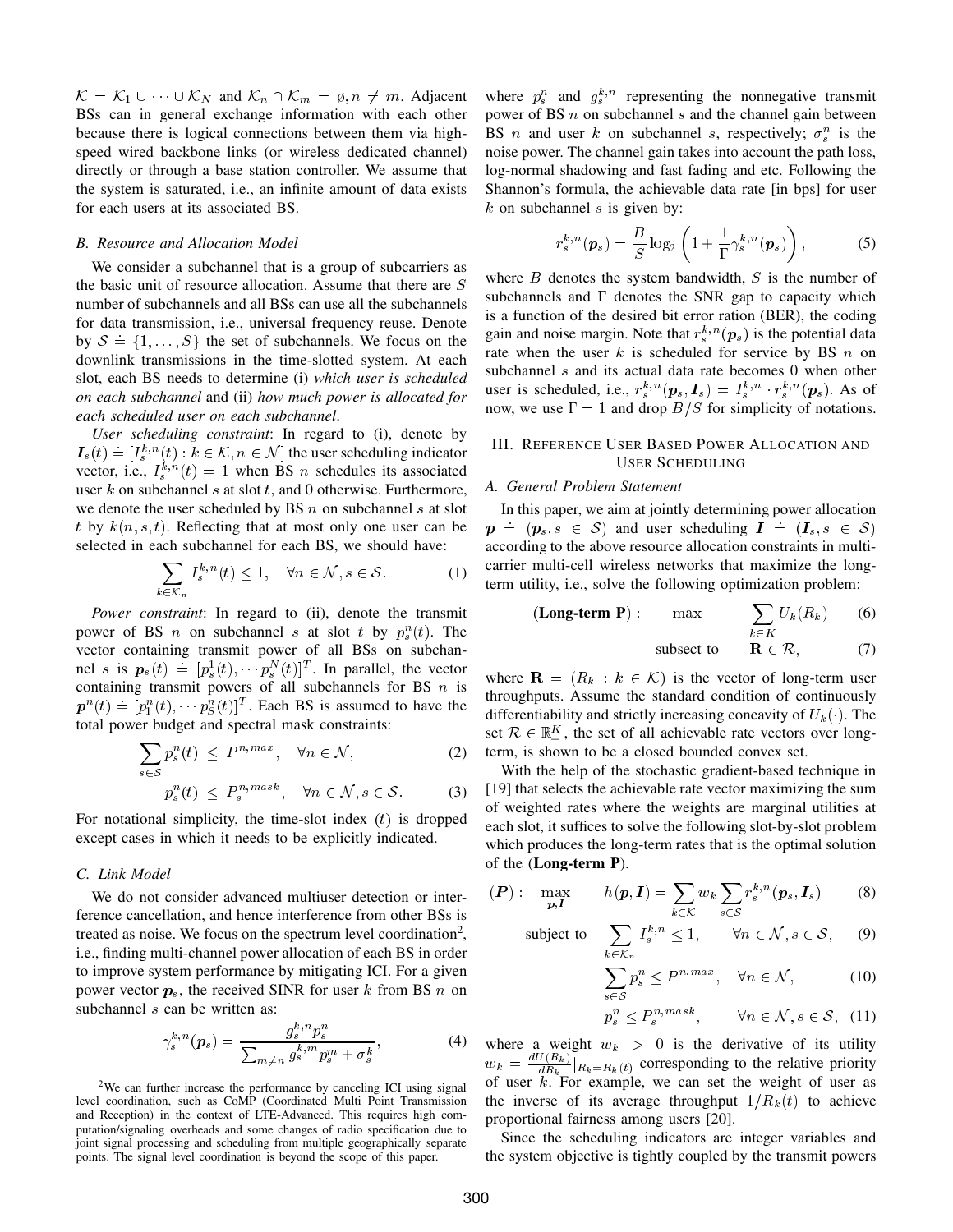of all BSs and nonlinear (neither convex nor concave), the problem  $(P)$  is a nonconvex mixed-integer nonlinear programming (MINLP). Unfortunately, it is known in [16] that even the reduced problem in which user scheduling issue is eliminated (i.e.,  $|K_n| = 1$  for all  $n \in \mathcal{N}$ ) is computationally intractable. To find a global optimal solution, we need to fully search the space of the feasible powers for all BSs with a small granularity along with the all possible combinations of user scheduling. Thus, even for a centralized algorithm, it may not be feasible in practical systems having real-time constraint. The objective of this paper is to propose a lowcomplexity distributed algorithm to efficiently obtain a nearoptimal solution.

#### *B. Joint Power Allocation and User Scheduling*

Now we develop an efficient algorithm to solve the problem  $(P)$ . Note first that for any given feasible power allocation, the original problem can be decomposed into intra-cell user scheduling problems.

*Lemma 3.1:* For any fixed feasible power allocating  $p$ , the original problem  $(P)$  can be decomposed into  $N \times S$ independent subproblems for each BS  $n$  and subchannel  $s$  as follows:

$$
\max_{\boldsymbol{I}_s} \qquad \sum_{k \in \mathcal{K}_n} w_k \cdot I_s^{k,n} \cdot r_s^{k,n}(\boldsymbol{p}_s) \qquad (12)
$$

subject to 
$$
\sum_{k \in \mathcal{K}_n} I_s^{k,n} \leq 1.
$$
 (13)

*Proof:* For the given power allocating p, we can rewrite  $h(\mathbf{p}, I)$  as follows:

$$
h(\mathbf{p}, \mathbf{I}) = \sum_{n \in \mathcal{N}} \sum_{k \in \mathcal{K}_n} w_k \sum_{s \in \mathcal{S}} I_s^{k, n} \cdot r_s^{k, n}(\mathbf{p}_s) \tag{14}
$$

$$
= \sum_{n \in \mathcal{N}} \sum_{s \in \mathcal{S}} \left[ \sum_{k \in \mathcal{K}_n} w_k \cdot I_s^{k,n} \cdot r_s^{k,n}(\boldsymbol{p}_s) \right]. \tag{15}
$$

As  $w_k$  and  $r_s^{k,n}(\boldsymbol{p}_s)$  are given parameters, we only have to investigate dependencies among  $I_s^{k,n}$ . Since the constraints (9) on  $I_s^{k,n}$  do not play a role across different BSs and subchannel, the original problem is equivalent to independently solving the  $N \times S$  subproblems in (12) and (13) for each BS and subchannel. This completes the proof.

Accordingly, an optimal user scheduling algorithm under the given power  $p$  is easily obtained by

$$
I_s^{k,n} = \begin{cases} 1, & \text{if } k = k(n,s) = \arg\max_{k \in \mathcal{K}_n} w_k \cdot r_s^{k,n}(\boldsymbol{p}_s), \\ 0, & \text{otherwise.} \end{cases} \tag{16}
$$

On the other hand, for any given user scheduling  $I$ , the original problem reduces to the following power allocation problem:

$$
\max_{\mathbf{p}} \sum_{n \in \mathcal{N}} \sum_{s \in \mathcal{S}} w_{k(n,s)} \log_2 \left( 1 + \frac{g_s^{k(n,s),n} p_s^n}{\sum_{m \neq n} g_s^{k(n,s),m} p_s^m + \sigma_s^{k(n,s)}} \right)
$$
\n
$$
\text{subject to } \sum_{s \in \mathcal{S}} p_s^n \le P^{n, max}, \quad \forall n \in \mathcal{N},
$$
\n
$$
p_s^n \le P_s^{n, mask}, \quad \forall n \in \mathcal{N}, s \in \mathcal{S}.
$$

It appears that any algorithm that globally solves the above problem must have knowledge of all interference channel gains across cells and noise power, forcing it to operate in a centralized fashion. In order to overcome this complexity, we introduce the concept of reference user, where the reference user is the worst user receiving the largest interference from each BS. This idea makes it possible to design fully distributed algorithm requiring only minimal exchange of information between only neighboring BSs and reduce computational complexity significantly. We further consider a practical system restriction that each MS can send its own SINR measurement or corresponding MCS (modulation and coding scheme) level information to the BS once per slot. In other words, multiple feedbacks in a single slot are impossible. Subject to this constraint, we develop the algorithm which avoids multiple loops for power allocation and user scheduling. As we will verify later through extensive analysis and simulations, such a simple approach can obtain efficient enough performance.

The detailed method how each BS  $n$  chooses a reference user  $k(ref, s)$  on each subchannel s will be presented later. Once the reference user is fixed, each BS tries to find its own power allocation taking into account just one reference user per subchannel instead of solving the above problem considering all  $(N$  number of) cochannel users in the network. The problem  $(P_n)$  to be solved by each BS n can be written as follows. For notational simplify, we suppress the term of scheduled users,  $w_s^n = w_{k(n,s)}, g_s^n = g_s^{k(n,s),n}$ ,  $g_s^{n,m} = g_s^{\kappa(n,s),m}, \gamma_s^n = \gamma_s^{\kappa(n,s),n}$  and  $\sigma_s^{\kappa(n,s)} = \sigma_s^n$ .

$$
(\mathbf{P}_n) : \max_{\mathbf{P}_n} \quad \sum_{s \in S} w_s^n \log_2 \left( 1 + \frac{g_s^n p_s^n}{\sum_{m \neq n} g_s^{n,m} p_s^m + \sigma_s^n} \right)
$$

$$
+ \sum_{s \in S} w_s^{ref} \log_2 \left( 1 + \frac{g_s^{ref} p_s^{ref}}{\sum_{m \neq ref} g_s^{ref, m} p_s^m + \sigma_s^{ref}} \right)
$$
subject to 
$$
\sum_{s \in S} p_s^n \le P^{n, max},
$$

$$
p_s^n \le P_s^{n, mask}, \qquad \forall s \in S.
$$

For the given user scheduling and reference user selection, the corresponding power allocation must satisfy the following derived from Karush-Kuhn-Tucker (KKT) conditions:

$$
p_s^n = \left[\frac{w_s^n}{\lambda^n \ln 2 + t_s^n} - \frac{\sum_{m \neq n} g_s^{n,m} p_s^m + \sigma_s^n}{g_s^n}\right]_0^{P_s^{n,max}}
$$
  
where 
$$
t_s^n = \frac{w_s^{ref} g_s^{ref,n} \gamma_s^{ref} (p_s)}{\sum_l g_s^{ref,l} p_s^l + \sigma_s^{ref}}, \forall n \in \mathcal{N}, s \in \mathcal{S}.
$$
 (17)

The operation  $\left[\cdot\right]_a^b$  is defined by min  $\left[\max[\cdot, a], b\right]$ . Furthermore,  $\lambda_n$  is a non-negative Lagrange multiplier associated with the total power budget constraint (10) and has to be chosen such that the following complementary slackness condition is satisfied:

$$
\lambda_n \left( \sum_s p_s^n - P^{n, max} \right) = 0. \tag{18}
$$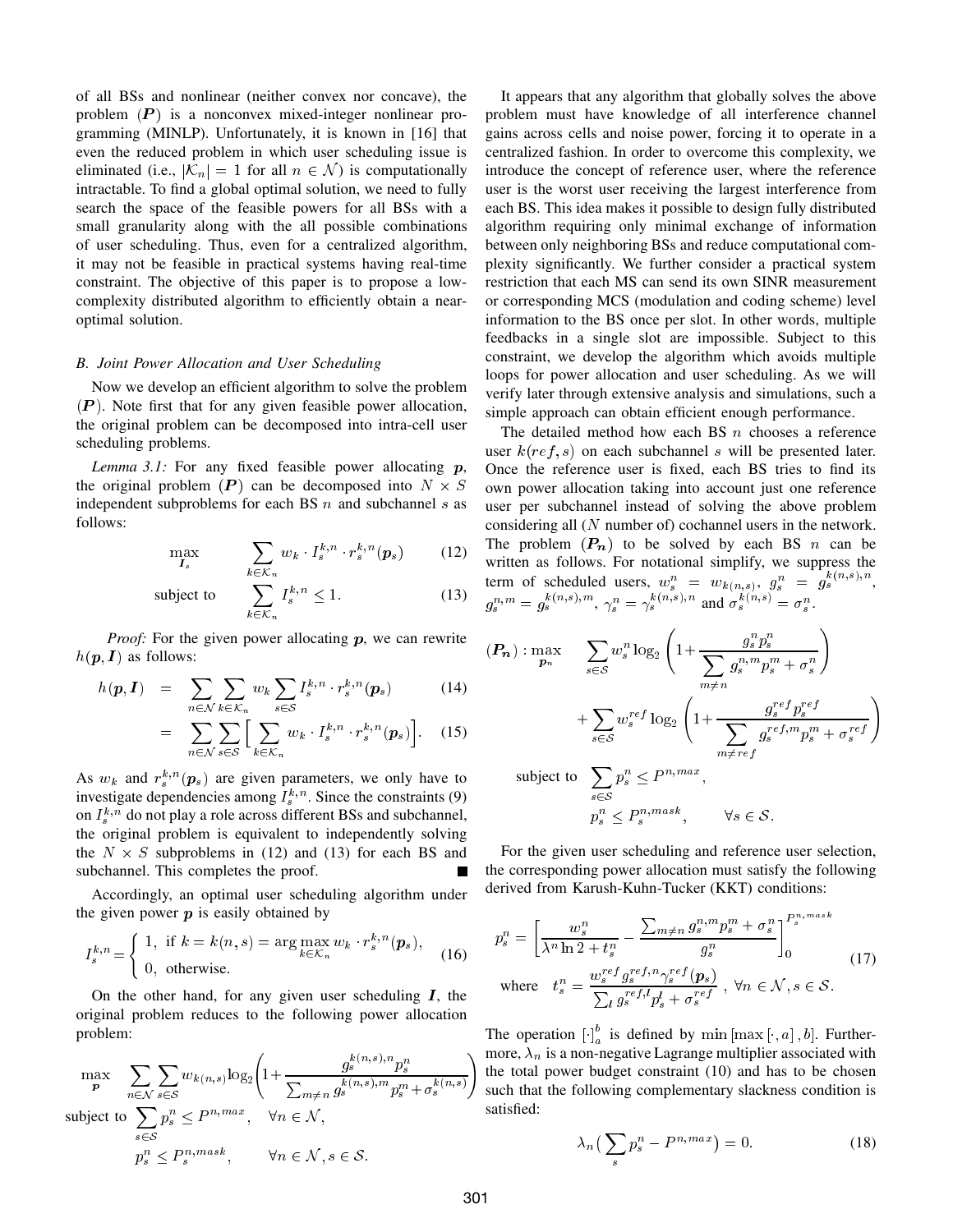Clearly, the modified problem  $(P_n)$  is a still nonconvex. Therefore, (17) and (18) are the first-order *necessary* conditions and there exist a corresponding duality gap between an optimal primal solution. However, encouraged by the asymptotic result [16] that the duality gap becomes zero when the number of subchannels is large, we develop an effective approximation algorithm for the problem  $(P_n)$  based on these KKT conditions (17)-(18).

Note that a fixed point equation of  $p_s^n$  in (17) is a monotonic function of  $\lambda^n$ . Thus, it can be solved via a fast bisection method. Starting from an initial power allocation and  $\lambda^n$ , we calculate the power  $p_s^n$  and taxation term  $t_s^n$  in (17) for all subchannel. If the sum of updated power exceeds  $P^{n,max}$ , then  $\lambda^n$  is increased. Otherwise,  $\lambda^n$  is decreased. With the updated power, we repeat this until the equation (18) holds. If no positive value of  $\lambda^n$  matches the equality, then  $\lambda^n$  is set to be zero. In the latter case (interfering too much), BS  $n$  does not use all of its available power.

*Remark 3.2:* Each BS already has knowledge about its direct channel, background noise plus interference through feedbacks from its associating users. The only knowledge each BS  $n$  additionally requires is the direct channel, the power, the background noise including interference and the weight of the reference user and the interference channel to the reference user. All of this information about the reference user can be obtained in advance through signaling between neighboring BSs. Note that since the reference user is locally selected, no centralized coordination is necessary and the algorithm can be implemented in a fully distributed fashion.

*Remark 3.3:* If the term  $t_s^n$  is ignored, our power allocation algorithm is reduced to the water-filling (WF) algorithm, where each BS acts selfishly in order to maximize its own performance. By adding this term  $t_s^n > 0$ , each BS operates in a social way by considering the reference user and lowers the water-filling level, which could lead to a globally better solution.

#### *C. Online Reference User Selection*

Based on the notion of reference user, each BS needs to consider the only one user instead of all scheduled users in the network on each subchannel. Denote by  $\mathcal{N}(n)$  the neighboring BSs of BS  $n$ . From BS  $n$ 's point of view, although its transmit power will interfere with all the cochannel scheduled users in other BSs, the effect will be marginal for users far from the BS *n*. On the other hand, the scheduled users from  $\mathcal{N}(n)$  will experience large interference from the BS  $n$ , and especially the closest user (more precisely, having the largest channel gain to the BS  $n$ ) will be a dominant victim. Therefore, we propose an online reference user selection method, in which each BS chooses the reference user on each subchannel as follows:

$$
k(ref, s) \text{ is the reference user on subchannel } s,
$$
  
where  $ref = \arg \max_{m \in \mathcal{N}(n)} g_s^{k(m, s), n}.$  (19)

We emphasize that the reference user is independently selected by each BS for each subchannel, thus they may differ from subchannel to subchannel. The heuristic method has the underlying intuition that protecting the only dominant victim will be

. . . . . . . . . .



**Step 1.** Receive Information about the scheduled users from neighborign BSs. **Step 3.** Solve an approximate per-BS power allocation optimization problem.

Fig. 1. Online reference user selection method

efficient enough by protecting indirectly other less dominant users as well. Fig. 1 depicts an example of our online reference user selection procedure.

There may be other methods to select the reference user, e.g., make one virtual user by averaging channels of the scheduled users from neighboring BSs. In this paper, however, we consider only the above heuristic method for the implementation simplicity. Our method can be extended in a straightforward way (e.g., select the M closest users) to include multiple reference users, which only leads to the small increase in complexity. We will discuss the effect of the number of reference users in subsection IV-A.

#### *D. General Algorithm Description*

Table I describes a conceptual pseudo-code for the general algorithm of our framework. At each slot, each BS  $n$  starts from a proper power allocation. For the given power, the BS executes the user scheduling by (16) and selects the reference users by (19) up to M users. For this given user scheduling and reference user selection, each BS  $n$  iteratively updates its own taxation term  $t_s^n$  and power  $p^n$  until p converges or the maximum number of iterations is reached. And then each BS repeats the user scheduling and the reference user selection for the updated power and goes into power allocation loop again. This procedure is repeated until the user scheduling  $I$ converges or the maximum number of iterations is reached. The general algorithm not only has a prohibitively high computational complexity due to inner and outer loops, but also requires multiple information exchanges per slot between BSs to reflect the updated interference level followed by the updated power. To overcome this complexity, we will propose a simplified algorithm in subsection III-G, which

TABLE I GENERAL ALGORITHM DESCRIPTION

| 1: Power initialization           |
|-----------------------------------|
| 2: repeat (user scheduling loop): |

|    | $\mathcal{L}$ . <b>Tepeat</b> (user sencouning roop).        |
|----|--------------------------------------------------------------|
| 3: | User scheduling                                              |
| 4: | Reference user selection up to $M$ users                     |
| 5: | <b>repeat</b> (power allocation loop):                       |
| 6: | Taxation update                                              |
| 7: | Power allocation                                             |
| 8: | <b>until p</b> converges or max $#$ of iterations is reached |
|    |                                                              |

9: **until**  $I$  converges or max  $#$  of iterations is reached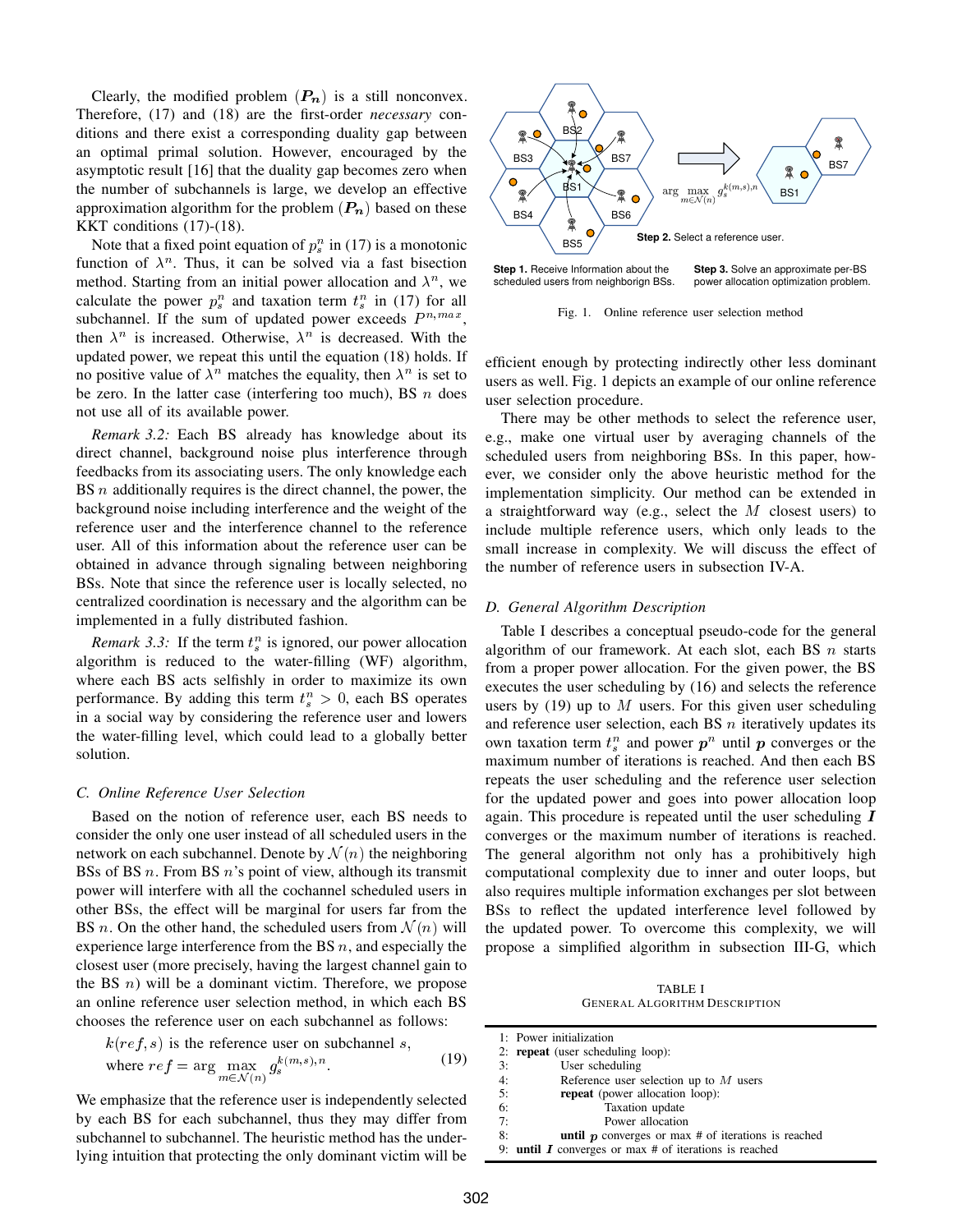avoids multiple loops with an appropriate initial power and adopts a feedback reduction technique.

#### *E. Initial Power Setting*

Our algorithm requires an initial power setting for each slot. Since our problem is a nonconvex problem, different starting points may lead to different solutions with different speeds. The following three strategies for the choice of initial power are carefully investigated in this paper.

- *Uniform power*: This is a static strategy, in which the power allocation always starts from the same point for every slot. Each BS uniformly splits its maximum transmission power to all subchannels, i.e.,  $p_s^{n,init}(t) = P^{n,max}/S$ .
- *Random power*: First, each BS randomly chooses the initial power level for each subchannel between 0 and  $P^{n,max}/S$ . And then each BS scales it up with an appropriate weight  $\frac{P^{n;max}}{\sum_{s} p_s^{n;init}(t)}$  to use up the total transmission power budget, i.e.,  $\sum_{s} p_s^{n,init}(t) = P^{n,max}$ .
- Previous power: Each BS starts from the power determined in the previous slot, i.e.,  $p_s^{n,init}(t) = p_s^n(t-1)$ .

Through extensive simulations in subsection IV-A, we will demonstrate that using the previous power as an initial power surprisingly works well although channels are time-varying and scheduled users may change at each slot.

#### *F. Feedback Reduction*

To determine a reference user, each BS  $n$  requires the channel gain  $g_s^{ref,n}$  from BS n to the candidates of reference users, i.e., the scheduled users in neighboring cells  $\mathcal{N}(n)$ . Once the reference user is selected, additional information about the reference user is needed for the execution in the power allocation part. The followings are additionally required parameters of the reference user:

- $\bullet$   $w_s^{ref}$ : the weight of the reference user,
- $g_s^{ref} p_s^{ref}$ : the received signal strength of the reference user, •  $\sum_{m \neq r \in \mathcal{F}} g_s^{ref,m} p_s^m + \sigma_s^{ref}$ : the noise plus interference strength of the reference user.

The above parameters for the candidates users need to be collected by neighboring BSs  $\mathcal{N}(n)$  and are forwarded to BS  $n$ ; however, the per-slot message exchange between BSs may be a burden. Since the parameters for the candidate users except the elected reference user become unnecessary, we now present a more practical solution with reduced feedback.

We reduce the feedback overhead both temporally and spatially. For *temporal feedback reduction*, each BS calculates the average of the above parameters for all candidate users and sends them to its neighboring BSs infrequently, that is, every  $T \gg 1$  slots. Each BS should maintain a table containing these averages of candidate users. The only thing that needs to be exchanged at each slot is the indexes of scheduled users. Once each BS receives the indexes of scheduled users from neighboring BSs, then it uses the parameters in the table corresponding to the indexes. For *spatial feedback reduction*, neighboring BSs send the above parameters of only cell edge users. This idea comes from an observation that cell center users are not likely to be selected as the reference user.

TABLE II SIMPLIFIED PROPOSED ALGORITHM DESCRIPTION

```
1: Power initialization p<sup>n</sup>2: User scheduling according to (16):
        k(n, s) = \arg \max_{k \in \mathcal{K}_n} w_k \cdot r_s^{k, n}(p_s^n).3: Reference user selection according to (19).
4: Taxation update according to (17):
5: Power allocation via bisection:
    [a, b] \leftarrow [0, \lambda_{max}^n].while \left|\sum_s p_s^n - P^{n,max}\right| < \delta,Set \lambda^n = (a + b)/2 and update p^n according to (17).
        if \sum_{s} p_s^n > P^{n,max}, then [a, b] \leftarrow [\lambda^n, b],
        else \sum_{s} p_s^n < P^{n, max}, then [a, b] \leftarrow [a, \lambda^n].
    end while
```
#### *G. Simplified Algorithm Description*

In this section, we merge components developed in the above subsections, such as user scheduling, power allocation, online reference user selection, initial power setting and feedback reduction, and propose a simplified algorithm.

On the contrary to the general algorithm in Table I, this simplified algorithm in Table II limits the number of reference users to one and avoids multiple loops for power allocation and user scheduling. In other words, our algorithm executes user scheduling and power allocation step-by-step without a loop, which can be done very fast. Also, this requires feedback from each MS just once per slot, which coincide with the practical system constraint. This step-by-step approach is shown to be efficient enough through extensive simulations in section IV when the initial power is set properly.

#### *H. Complexity Analysis*

We summarize the computational complexity and inter-BSs signaling complexity of various algorithms in Table III.

Computational complexity consists of the complexity of user scheduling and power allocation. User scheduling has a linear complexity  $\mathcal{O}(SK)$  with the number of users for each subchannel for all algorithms except MC-IIWF. For power allocation, EQ has zero complexity. WF can be obtained by both exact algorithm  $\mathcal{O}(S)$  and iterative algorithm with error margin  $\epsilon$  is  $\mathcal{O}($  $\log_2 \frac{P_{max}}{\epsilon}$  [21]. The only difference between WF and our proposed algorithm is the taxation term considering the reference user. Thus, the complexity of power allocation for our proposed algorithm is basically the same as that for WF. MGR (Multi-sector GRadient) in [18], one of the state-of-the-art dynamic interference management algorithms, adjusts the power allocation slowly (every  $n_p$ ) and condenses the complexity for updating power to  $1/n_p$ . However, MGR brings about an additional complexity from a virtual scheduling that needs to be run  $n<sub>v</sub>$  times per slot. Accordingly, the total computational complexity for power allocation is high,  $\frac{1}{n_p}O(S) + n_vO(SK)$ . Another recently developed MC-IIWF (MultiCell Improved Iterative Water Filling) in [17] is the centralized algorithm that has iteration loops for power allocation and user scheduling. Let  $T_1$  be the number of iterations needed for iteration loops. Then the total computational complexity is equal to  $T_1$  ( $\mathcal{O}(SK) + \mathcal{O}(SN)$ ).

Now let us investigate the inter-BSs signaling complexity. EQ and WF do not require any inter-BS signaling over-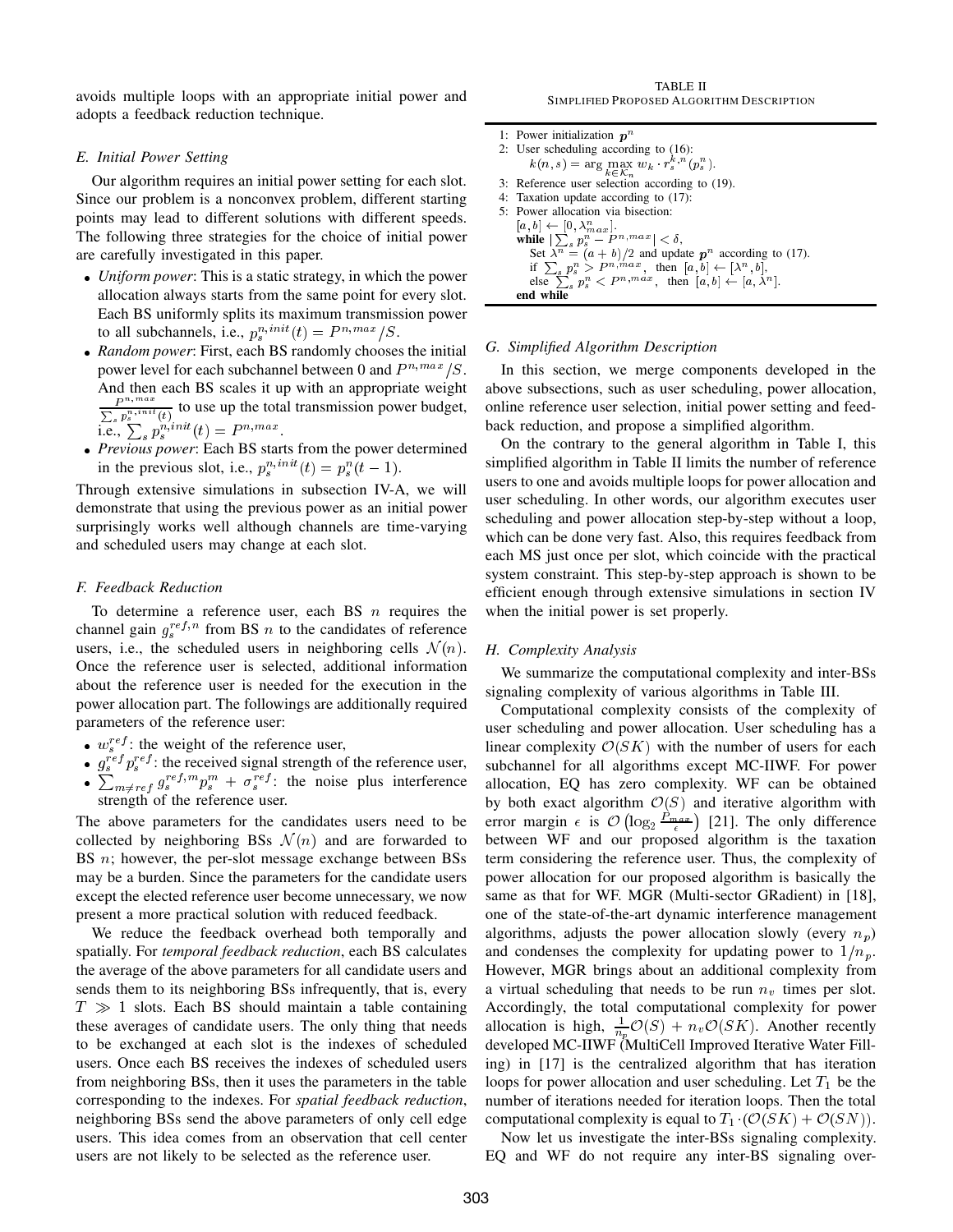| Algorithm      |                                                 | Computational complexity                                               |                   | Signaling complexity (inter-BSs) |
|----------------|-------------------------------------------------|------------------------------------------------------------------------|-------------------|----------------------------------|
|                | User scheduling                                 | Power allocation                                                       | Per-slot feedback | Periodic feedback                |
| EO             | $\mathcal{O}(SK$                                | Zero                                                                   | <b>Zero</b>       | Zero                             |
| WF             | $\mathcal{O}(SK)$                               | $\mathcal{O}(S)$ or $\mathcal{O}\left(\log_2 \frac{P_{max}}{s}\right)$ | <i>Zero</i>       | <i>Zero</i>                      |
| <b>MGR</b>     | $\mathcal{O}(SK)$                               | $\frac{1}{n_v}\mathcal{O}(S)$ + $\overline{n_v\mathcal{O}(SK)}$        | <i>Zero</i>       | $ N_n S$                         |
| Proposed       | $\mathcal{O}(SK)$                               | $P_{max}$<br>$\mathcal{O}(S)$ or $\mathcal{O}$ (<br>$log_2$            | $\rho S$          | $\rho  \mathcal{K}_n AS$         |
| <b>MC-IIWF</b> | $T_1 \cdot (\mathcal{O}(SK) + \mathcal{O}(SN))$ |                                                                        |                   | Complete information is assumed. |

TABLE III COMPLEXITY COMPARISON OF VARIOUS ALGORITHMS

head because they are autonomous algorithms not considering neighboring BSs at all. MGR adjusts the power allocation slowly so that it requires not per-slot but periodic feedback,  $|N_n|$ S (sensitivity information for neighboring BSs and all subchannels). MC-IIWF is a centralized algorithm and assumes the central control unit to have complete information. The proposed algorithm requires the periodic feedback about the candidate users for reference users,  $\rho|\mathcal{K}_n|AS$ , where  $\rho$  is the average portion of edge users and  $A = 3$  is the number of additionally required information about the reference user. This can be easily done through high-speed dedicated lines between BSs. A per-slot feedback of the indexes of scheduled users for each subchannel is required as well.

In brief, the computational complexity of the proposed algorithm is the same as that of WF and is much lower than that of state-of-the-art dynamic interference management algorithms such as MGR and MC-IIWF. For signaling complexity, although the feedback per slot-wise manner is challenging, the parameters need to be exchanged between neighboring BSs at each slot are just the indexes of scheduled users. we believe that such a simple information can be exchanged through highspeed dedicated lines or by introducing mini-slot for message exchange at the head of the slot.

#### IV. PERFORMANCE EVALUATION

A two-tier multi-cell network composed of hexagonal 19 cells is basically considered for simulations, where the distance between BSs is 2km and a wrap-around technique is adopted for creating the same number of interfering cells around every one of the 19 cells. In order to provide more realistic simulation results, we also consider a real 3G BS deployment topology in the subsection IV-C and a heterogeneous network topology in the subsection IV-D. The system load is 20 users per cell and they are uniformly distributed in each cell. All users are assumed to have a logarithmic utility function, i.e.,  $U(R_k) = \log R_k$ , but other utility functions enforcing more fairness are also considered in our technical paper in [22].

We consider a system having 6 subchannels each of which consists of multiple subcarriers. The maximum transmit powers of BSs are all the same with 43dBm. Channel models follow ITU PED-B path loss model and Jakes' Rayleigh fading model. The channel bandwidth and the time-slot length are set to be 10MHz and 1ms, respectively. The other parameters for simulations follow the suggestions in the IEEE 802.16m evaluation methodology document [23]. All simulations are run over  $5000\nu10000$  slots.

Our proposed algorithm is compared to conventional equal power allocation (EQ) and selfish water-filling (WF), as well as recently developed MGR [18] and MC-IIWF [17]. As performance metrics, the geometric average of user throughputs (GAT) and the average of edge user throughputs (AET) are used. We use GAT since maximizing this metric is equivalent to our system objective (sum of log throughputs). We treat the AET as the 5th percentile average throughput is equal to the average of the lowest 5% throughput of users.

#### *A. Verification of Proposed Algorithm*

We first verify the performance of the proposed algorithm by varying several tunable parameters.

Fig. 2(a) shows the GAT performance of the proposed algorithm for the number of reference users per subchannel and that of EQ as a baseline. As mentioned in Remark 3.3, the case without a reference user can be regarded as WF. Thus, our proposed algorithm taking reference users into consideration can obtain higher performance gain. It is noteworthy that considering only the one reference user per subchannel is efficient enough because it can obtain more than 97% of the performance considering all the six neighbors.

Fig. 2(b) shows the effect of iteration loops and initial power: (i) adding user scheduling loop and/or power allocation loop give an additional performance gain from any initial power setting and (ii) using power at the previous slot as an initial power performs better than other two strategies. However, for the case in which power at the previous slot is used as an initial power, the performance gain from adding power allocation loop is marginal. It is because in some sense using the previous power has the effect of iterations not in a slot but in a slot-by-slot manner. Fig. 2(b) is an encouraging result that leads us to design the algorithm without loops and use the previous power as an initial power.

We also test the effect of infrequency feedback instead of slot-by-slot feedback about reference users in Fig. 2(c). Even though we reduce feedback amount significantly by choosing a long feedback period such as  $100 \sim 200$  slots, performance loss is relatively small. $3$  This implies that considering reference users based on the averaged information is good enough.

#### *B. Performance Comparison with Other Algorithms*

We now compare the performance of proposed algorithm with other four algorithms: conventional EQ, selfish WF, MGR

<sup>&</sup>lt;sup>3</sup>If we take the mobility of user into consideration, the GAT performance will eventually decrease due to the error of channel estimation as the period of feedback increases. However, we believe that the error associated with about 100 slots will be very marginal because the user can move just  $0.1 \sim 2m$ (depending on the speed of the user, e.g.,  $3\sim$ 72km/h).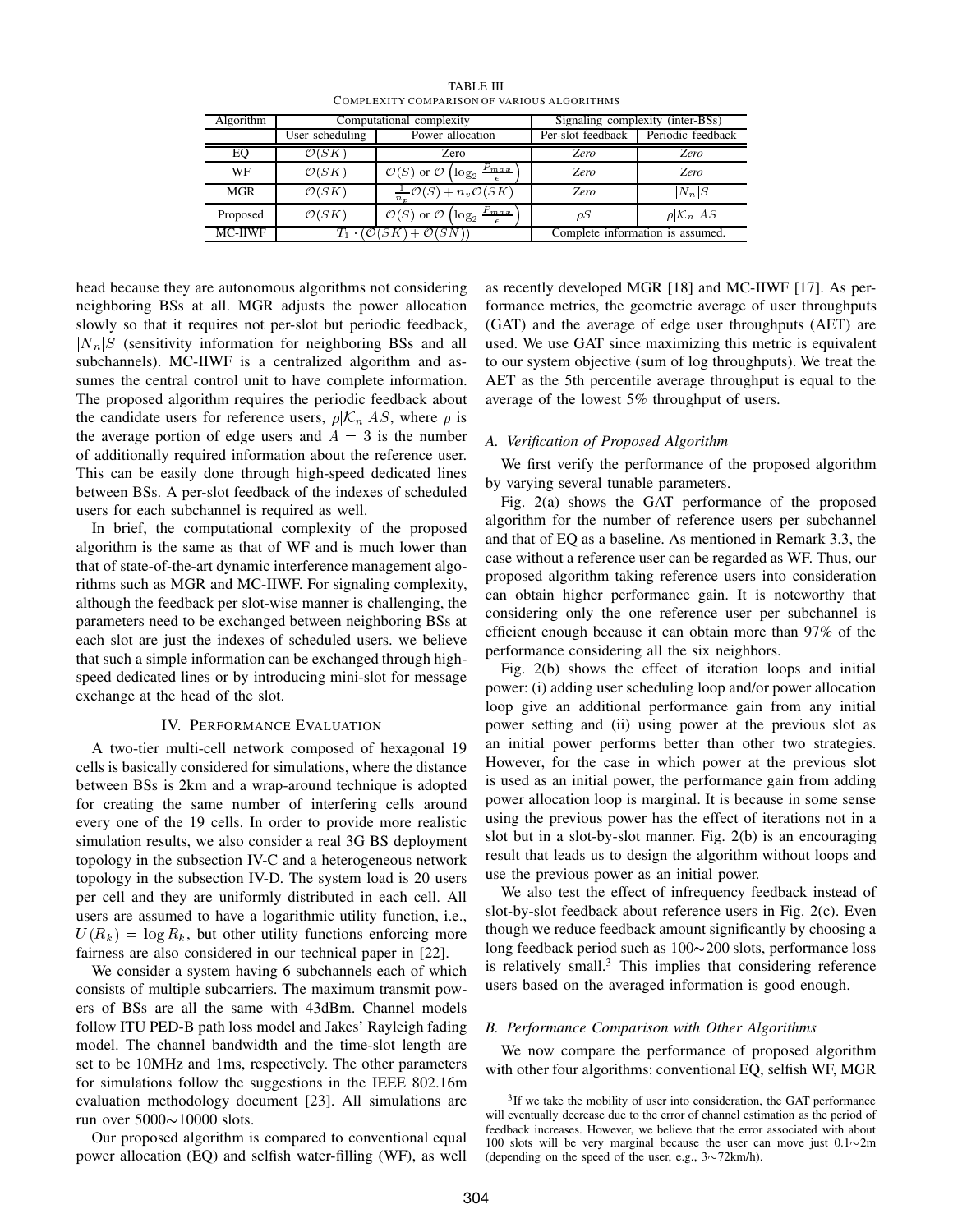

(a) The number of reference users

(b) Iteration loops and initial power

Fig. 2. Effect of several tunable parameters

(c) Feedback period



Fig. 3. Comparison with other algorithms.

[18] which adjusts power allocation slowly than per-slot basis user scheduling, and MC-IIWF [17] which is a centralized algorithm achieving the near-optimal performance.

We plot the CDF (cumulative distribution function) of user throughputs in Fig. 3. Compared to EQ, WF and MGR, our proposed algorithm can improve the throughputs for all users in the network. Particularly, we can observe a higher improvement (more than 50% improvement of AET) for users achieving low throughputs, i.e., located at cell edges. This is due to the fact that ICI management is mainly targeted for performance improvement of edge users. In addition, our proposed algorithm can achieve about 95% of the performance of near-optimal MC-IIWF in terms of two representative throughput metrics (GAT and AET) as well as the arithmetic average of user throughputs. It is very surprising that such a simple distributed algorithm can obtain a similar performance to the centralized algorithm that is hard to implement due to prohibitive complexity.

#### *C. Topology with Real BS deployment*

In order to provide more realistic results, we test the performance of our algorithm under a real BS deployment topology. The map of BS layout that we use for the performance



Fig. 4. Real 3G BS deployment map.



Fig. 5. GAT performance in real BS deployment topology.

evaluation of our algorithms is presented in Fig. 4. It is a part of 3G network operated by one of the major service providers in Korea. There are a total of 30 base stations within a  $20 \times 10$  km<sup>2</sup> rectangular area. We assume that the number of BSs per unit area is proportional to the user density. In other words, we assume that the average number of users per cell is almost similar because BSs in an urban environment cover a small area and BSs in a rural environment a large area. Under this assumption, we generate users one-by-one in the rectangular area and attach them to the closest BS until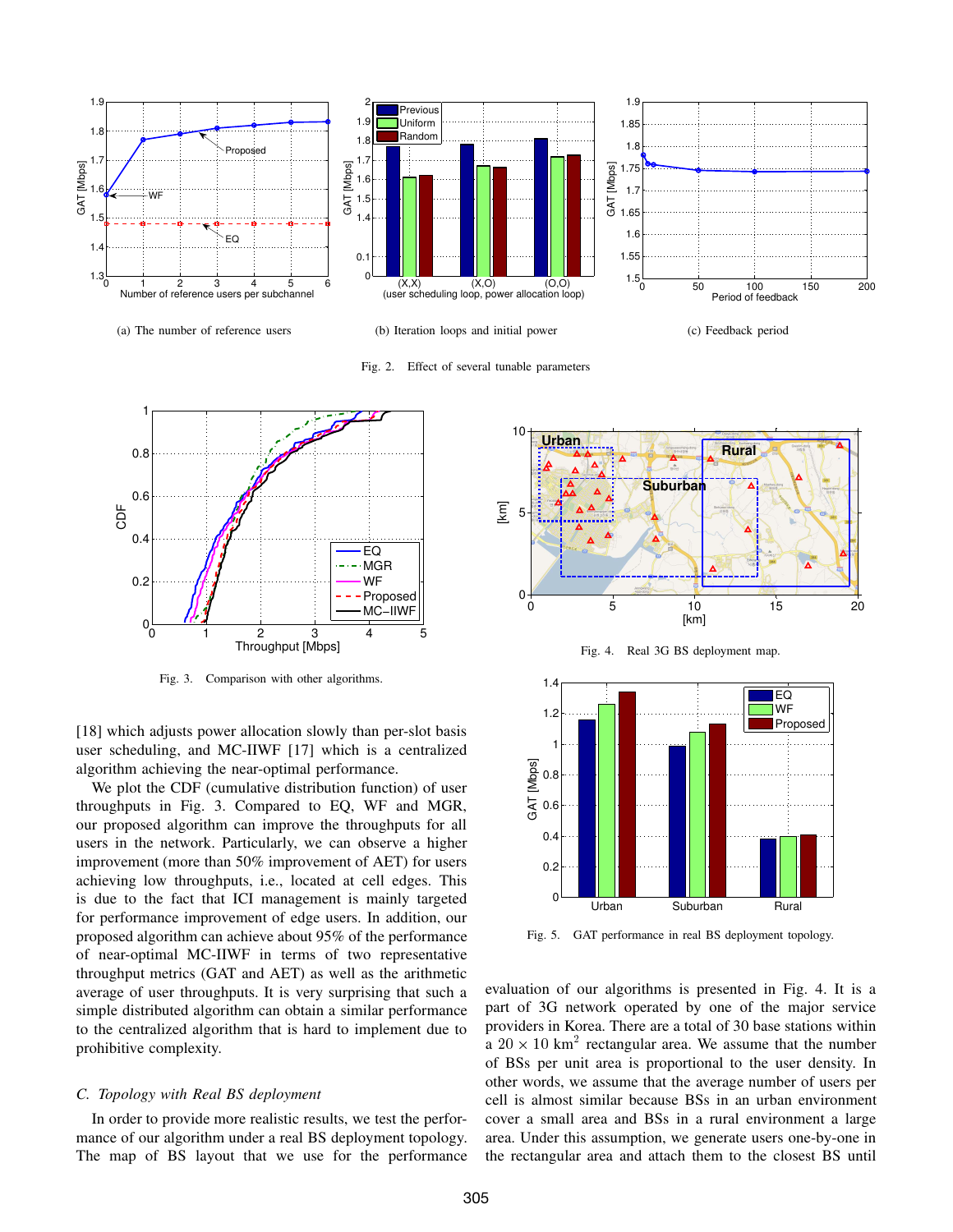

(a) Heterogeneous network topology (one macro BS + two small BSs)



Fig. 6. Performance in the heterogeneous network topology.

all the BSs in the network have 20 users.

We district three different zones: urban (15 BSs in  $4.5 \times$ 4.5 km<sup>2</sup>), suburban (15 BSs in  $12 \times 6$  km<sup>2</sup>) and rural (8 BSs in  $9 \times 9 \text{ km}^2$ ) areas<sup>4</sup>. Fig. 5 shows the GAT performance under urban, suburban and rural environment. As expected, we can obtain a high performance gain in the urban and suburban environments. On the other hand, however, almost low or no gain is found in the rural environment, which means that the ICI management is not essential in a sparse topology.

Another nice feature of our proposed algorithm is a possibility for *incremental deployment*. Suppose that we implement our algorithm only on the BSs in a specific area. While the BSs inside this area performs well as we want, the BSs in the boundary of the area does not. This is because they may not receive information about reference users from the some of its neighboring BSs on which our algorithm is not implemented. Even such a case, our algorithm will automatically reduce to WF. Thus, it performs like WF at least and better than EQ.

<sup>4</sup>In order to see clearly how the density of BSs affects the performance gain, the distance between BSs in suburban and rural zones are increased by 1.5 and 2 times, respectively.

Compared to the full deployment case, the partial deployment case where only 15 BSs (mainly selected from the urban areas among 30 BSs) are equipped with the proposed algorithm can achieve more than 85% gain. The result encourages the service provider to upgrade its BSs incrementally from the urgent ones, e.g., densely located BSs interfering severely each other.

In the scenarios that have been shown so far, the proposed algorithm could obtain about  $15{\sim}20\%$  performance gain in terms of GAT (but more than 50% in terms of AET) compared to EQ. If we evaluate the performance in a heterogeneous network topology or adopt other utility functions enforcing more fairness, the gain becomes more substantial. Due to limited space, we only provide the interesting scenario of the heterogeneous network in the next subsection. Please refer to our technical paper [22] for further details.

#### *D. Heterogeneous Network (Macro + Small Base Stations)*

Consider a heterogeneous network topology having two small BSs inside a macro cell as shown in Fig. 6(a). These small BSs provide a high-speed indoor access mainly to